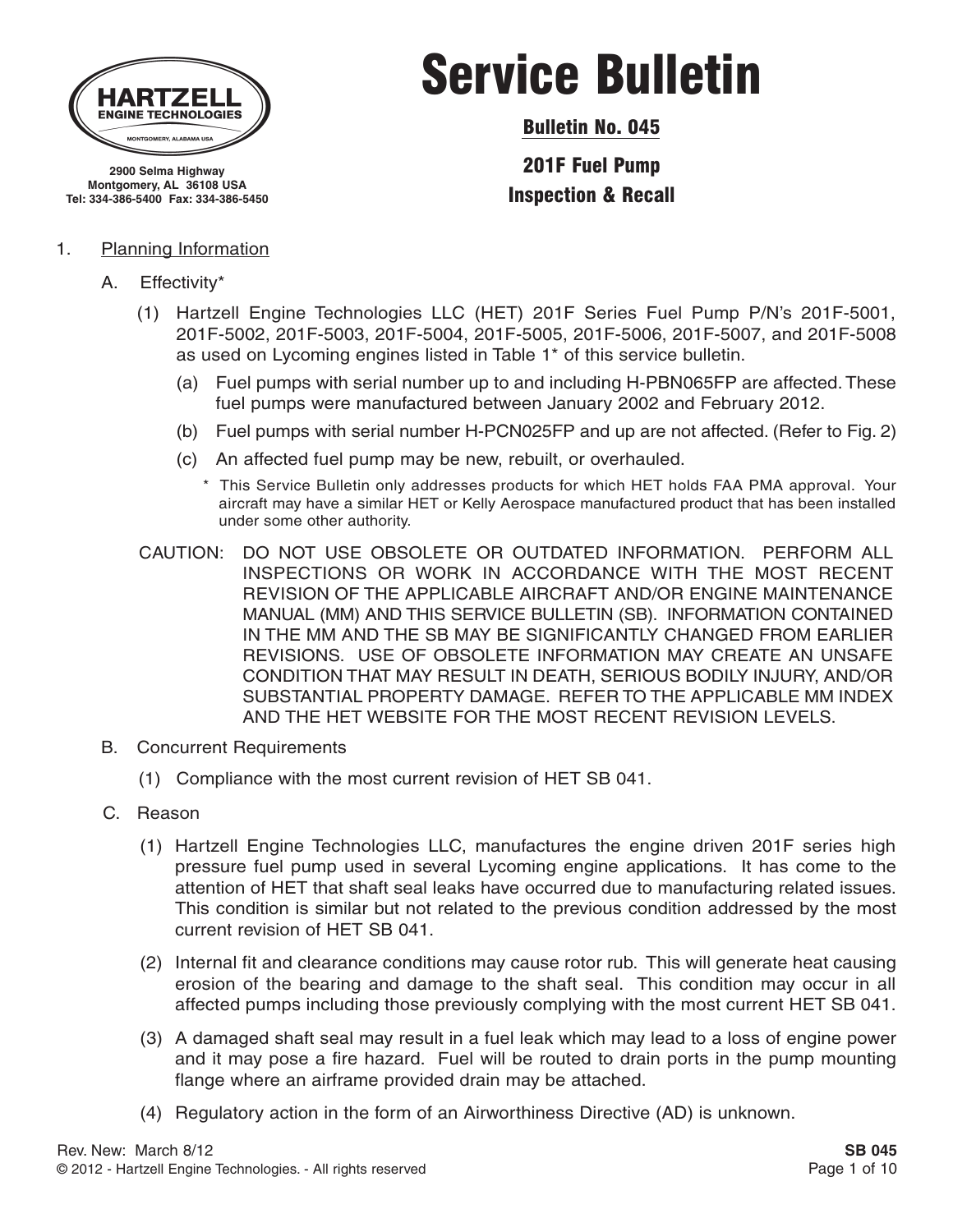#### Bulletin No. 045

### 201F Fuel Pump Inspection & Recall

#### D. Description

(1) This Service Bulletin is being issued to mandate a recall of affected HET 201F fuel pumps for inspection, repair, or replacement as may be required.

#### E. Compliance

- (1) All affected fuel pumps:
	- a. **Before Further Flight** or installation perform Fuel Pump Identification in accordance with the Accomplishment Instructions of this Service Bulletin.
- (2) If the fuel pump has been identified as affected by this Service Bulletin:
	- a. If the fuel pump TIS is less than one hundred (100) hours or TIS is unknown, as of the date of this Service Bulletin:
		- i. Perform the Leak Inspection in accordance with the Accomplishment Instructions of this Service Bulletin **Before Further Flight**.
		- ii. If a leak is not found and the POH/AFM permits continuous operation of the boost (emergency) fuel pump for takeoff operations, the aircraft may be operated for the next ten (10) hours or to the next annual inspection, whichever occurs first, provided the boost pump is operated during takeoff operations. Perform the Terminating Action in accordance with the Accomplishment Instructions.
		- iii. If the POH/AFM does NOT permit continuous operation of the boost (emergency) fuel pump for takeoff operations, perform Terminating Action in accordance with the Accomplishment Instructions **Before Further Flight**.
	- b. If the fuel pump TIS is equal to or greater than one hundred (100) hours as of the date of this Service Bulletin:
		- i. Perform the Leak Inspection in accordance with the Accomplishment Instructions of this Service Bulletin **Before Further Flight**.
		- ii. If a leak is not found, the unit may remain in service up to 12 months from the date of this Service Bulletin provided a Leak Inspection is performed every 50 hours TIS. Perform a Leak Inspection every 50 hours TIS.
		- iii. Perform the Terminating Action in accordance with the Accomplishment Instructions within 12 months of the date of this Service Bulletin.
	- c. If the 201F fuel pump is in inventory or not installed but in serviceable condition, used or unused with an affected serial number:
		- i. Return to HET in accordance with Corrective Action 3.C(2) of this Service Bulletin prior to installation or reinstallation on an engine.
- (3) Replacement of the fuel pump is terminating action for this Service Bulletin.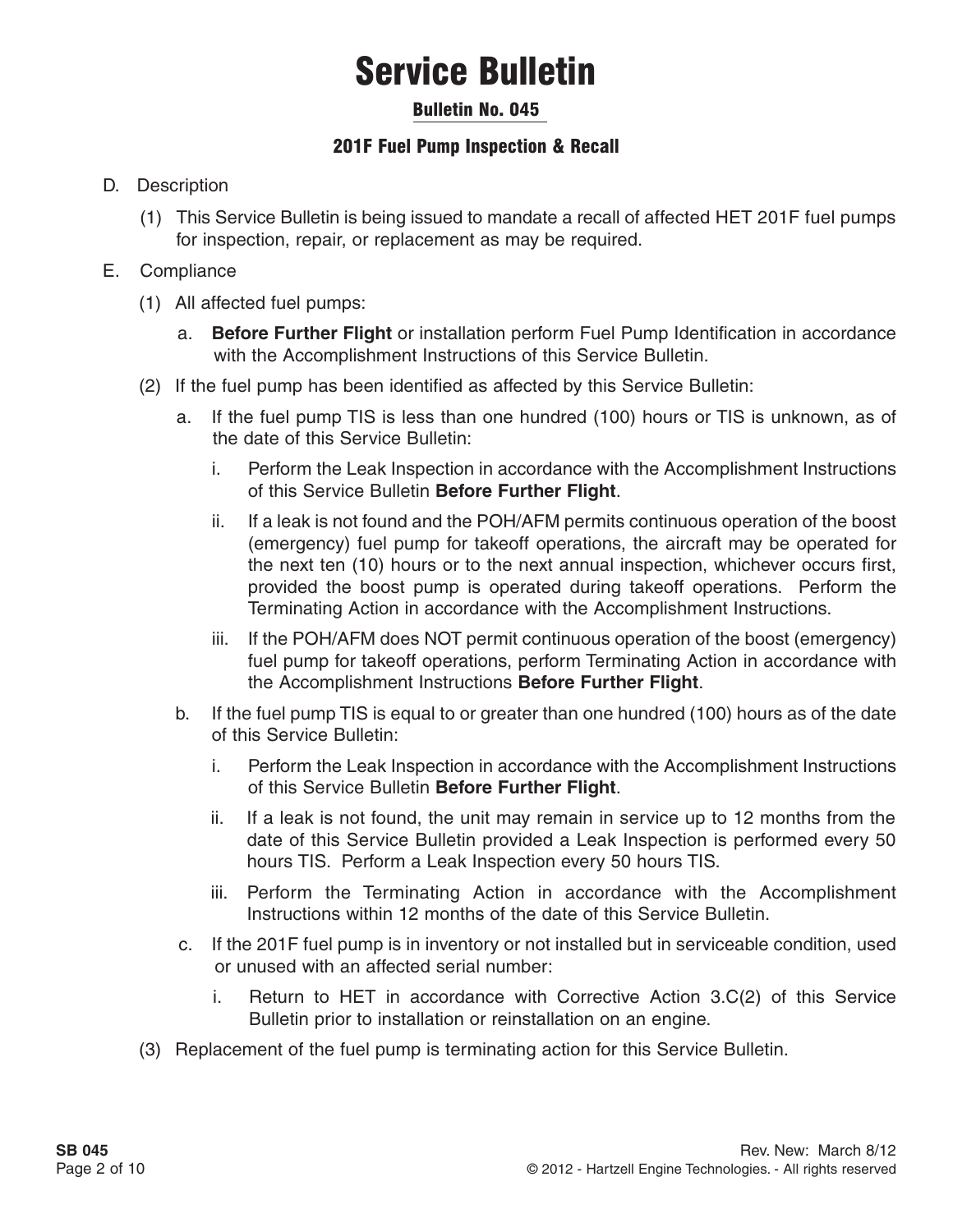#### Bulletin No. 045

### 201F Fuel Pump Inspection & Recall

#### F. Approval

- (1) FAA approval has been obtained on technical data in this publication that affects type design.
- G. Manpower
	- (1) Negligible for Identification and Inspection.
	- (2) Up to two hours labor for gaining access and Return to Service.\* \* Per engine if used on twin engine aircraft.
- H. References
	- (1) Applicable aircraft POH/AFM.
	- (2) Aircraft maintenance manual (as applicable).
	- (3) Lycoming engine Service Instructions or maintenance manual (for applicable model).
- I. Other Publications Affected
	- (1) None
- J. Weight and Balance
	- (1) Not affected
- 2. Material Information\*

(As applicable to engine application.)

| A. New P/N | Description                   | Qty.                    |
|------------|-------------------------------|-------------------------|
| 201F-5001  | 201F Fuel Pump, Engine Driven | $(1)$ A/R <sup>**</sup> |
| 201F-5002  | 201F Fuel Pump, Engine Driven | $(1)$ A/R <sup>**</sup> |
| 201F-5003  | 201F Fuel Pump, Engine Driven | $(1)$ A/R <sup>**</sup> |
| 201F-5004  | 201F Fuel Pump, Engine Driven | $(1)$ A/R <sup>**</sup> |
| 201F-5005  | 201F Fuel Pump, Engine Driven | $(1)$ A/R <sup>**</sup> |
| 201F-5006  | 201F Fuel Pump, Engine Driven | $(1)$ A/R <sup>**</sup> |
| 201F-5007  | 201F Fuel Pump, Engine Driven | $(1)$ A/R <sup>**</sup> |
| 201F-5008  | 201F Fuel Pump, Engine Driven | $(1)$ A/R <sup>**</sup> |

- \* Additional airframe or engine parts may be required to support this service bulletin. These parts, if required, must be obtained from the airframe or engine manufacturer.
- \*\* Part may be new, rebuilt, overhauled, or repaired as determined by compliance type.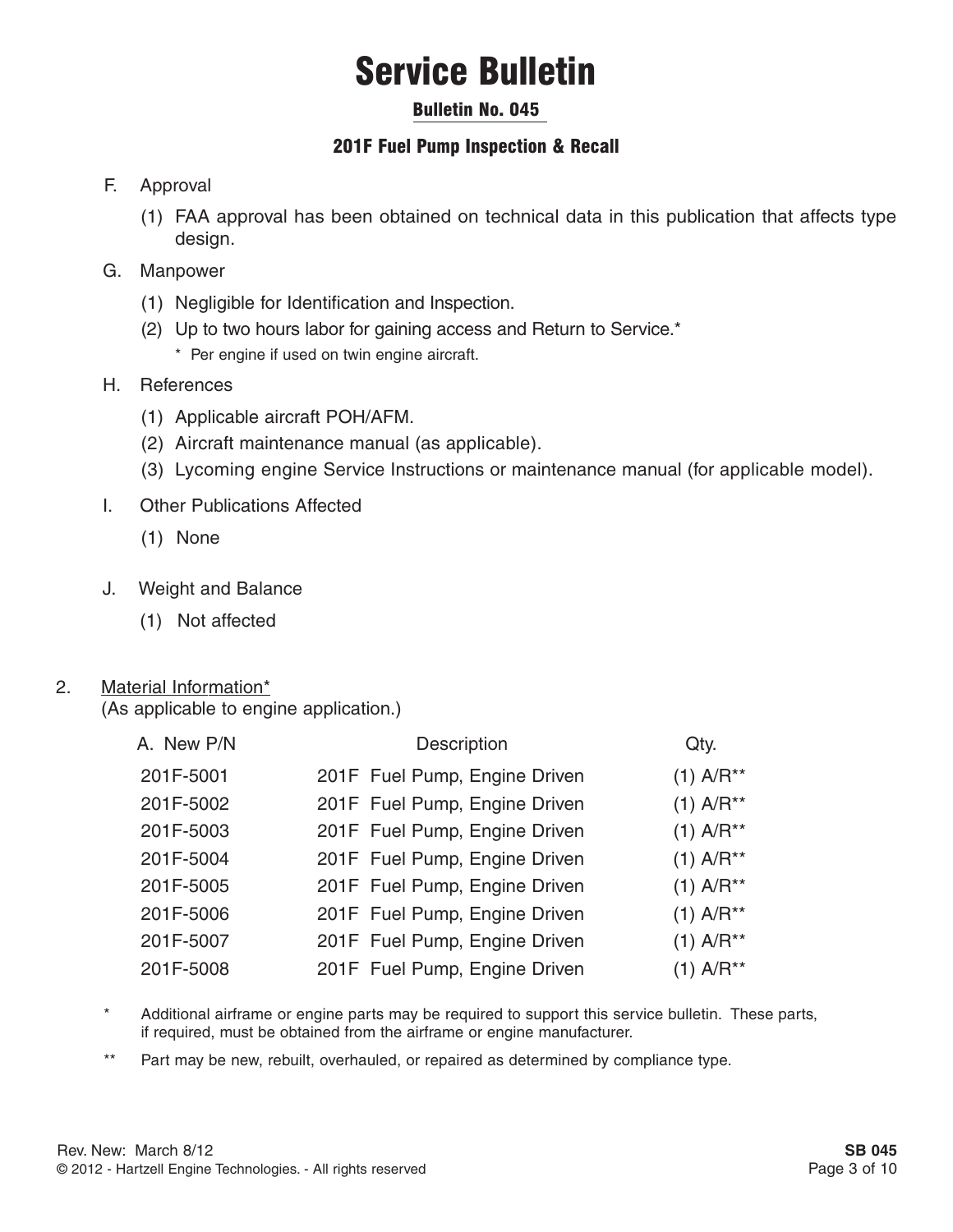#### Bulletin No. 045

#### 201F Fuel Pump Inspection & Recall

#### 3. Accomplishment Instructions

- WARNING THIS PROCEDURE MUST BE PERFORMED BY COMPETENT AND QUALIFIED PERSONNEL WHO ARE FAMILIAR WITH ENGINE AND AIRFRAME MAINTENANCE THAT IS SPECIFIC TO THE ENGINE FUEL SYSTEM. FAILURE TO DO SO MAY RESULT IN ECONOMIC LOSS, EQUIPMENT DAMAGE, AND/OR PHYSICAL INJURY.
- CAUTION 1 DO NOT USE OBSOLETE OR OUTDATED INFORMATION. PERFORM ALL INSPECTIONS OR WORK IN ACCORDANCE WITH THE MOST RECENT REVISION OF THIS SERVICE BULLETIN AND THE APPLICABLE AIRCRAFT, ENGINE AND/OR HET 200201-0000 (VOLUME 2) MAINTENANCE MANUAL. INFORMATION CONTAINED IN THESE MANUALS OR THIS SERVICE BULLETIN MAY BE SIGNIFICANTLY CHANGED FROM EARLIER REVISIONS. FAILURE TO COMPLY WITH THE SERVICE BULLETIN OR THE USE OF OBSOLETE INFORMATION MAY CREATE AN UNSAFE CONDITION THAT MAY RESULT IN DEATH, SERIOUS BODILY INJURY, AND/OR SUBSTANTIAL PROPERTY DAMAGE. REFER TO THE APPLICABLE AIRCRAFT, LYCOMING, AND/OR THE HET 200201-0000 (VOLUME 2) MAINTENANCE MANUAL INDEX FOR THE MOST RECENT REVISION LEVEL OF THE PUBLICATION.
- CAUTION 2 DO NOT DEPEND ON THIS SERVICE BULLETIN FOR GAINING ACCESS TO THE AIRCRAFT OR ENGINE. ACCESS REQUIRES THE USE OF THE APPLICABLE MANUFACTURER'S MAINTENANCE MANUALS OR SERVICE INSTRUCTIONS. IN ADDITION, ANY PREFLIGHT OR IN FLIGHT OPERATIONAL CHECKS REQUIRE USE OF THE APPROPRIATE AFM OR POH.
	- A. Fuel Pump Identification
		- (1) If positive identification of the fuel pump installation and fuel pump TIS can be made through the aircraft paperwork, continue with 3.A.(4)(a). If positive identification of the fuel pump and the fuel pump TIS cannot be made, continue with this instruction.
		- (2) Access the aircraft engine driven fuel pump in accordance with the instructions in the applicable engine service instructions and aircraft maintenance manual.
		- (3) Remove the cowling from the engine and locate the high pressure fuel pump on the particular model engine you are inspecting.
		- (4) Locate the data tag on the fuel pump and determine if the unit is a fuel pump made by HET (or Kelly Aerospace).
			- (a) If the unit is NOT an HET (or Kelly Aerospace) 201F fuel pump, proceed to section 3.D(4) for return to service.
			- (b) If the unit IS an HET (or Kelly Aerospace) 201F series fuel pump, proceed with Compliance 1.E(2)a(ii) or 1.E(2)b(ii) as applicable.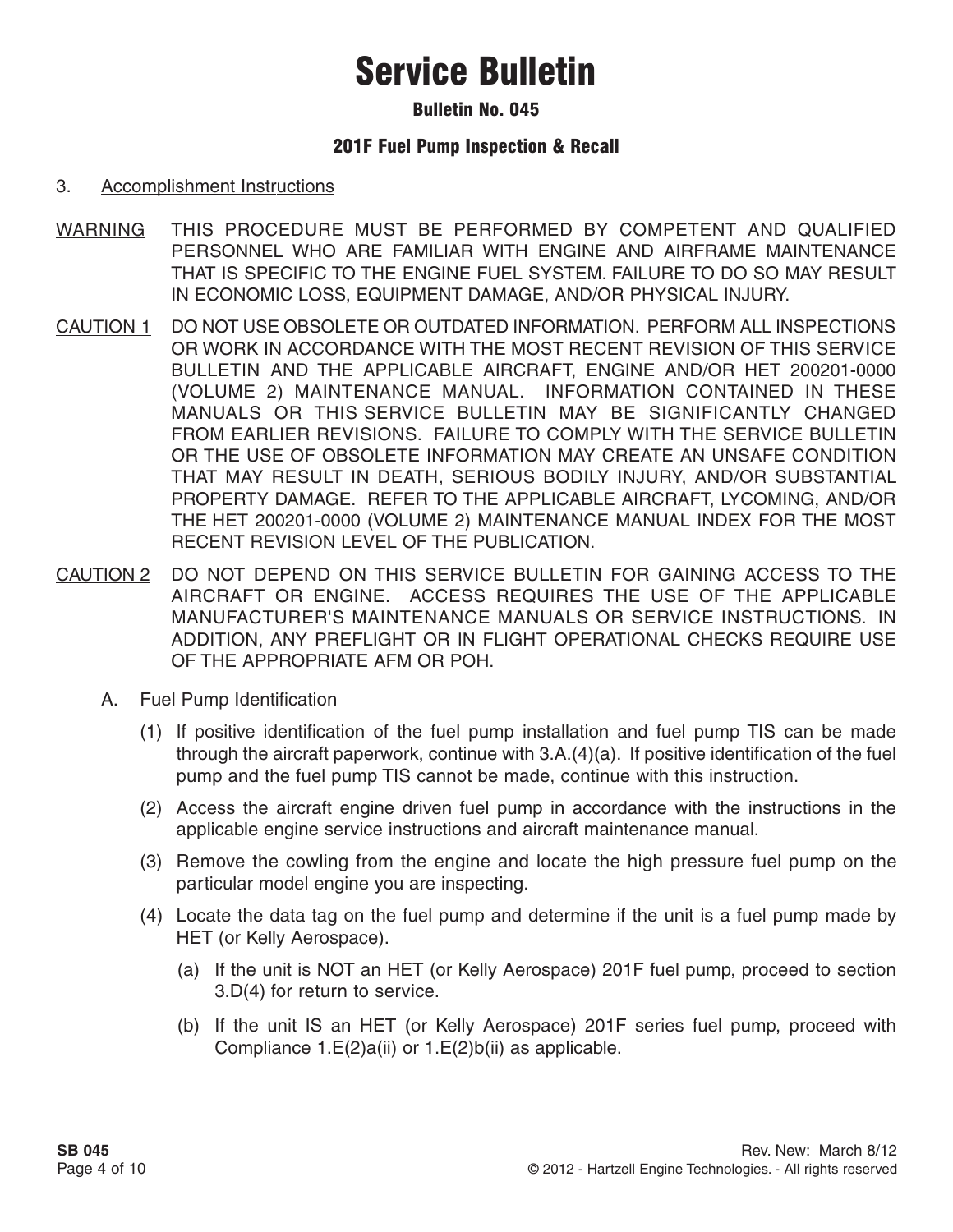#### Bulletin No. 045

#### 201F Fuel Pump Inspection & Recall

- B. Fuel Leak Inspection
- CAUTION: AN EXISTING FUEL LEAK WILL BE NOTICED AS BLUE OR BLUE GREEN STAINING IN THE VICINITY OF THE DRAIN PORT AND EXTENDING ONTO THE LOWER COWLING AND/OR FUSELAGE OR DRIPPING FROM THE DRAIN PORT. SHOULD ABNORMAL STAINING OR ANY FUEL LEAKAGE BE NOTICED, REGARDLESS OF REASON OR FUEL PUMP MAKE, MODEL, OR MANUFACTURER, THE CAUSE SHOULD BE INVESTIGATED. IF AUTO GAS IS BEING USED, NO STAINS MAY BE APPARENT. IN SUCH CASES, LEAK DETECTION MUST BE VISUALLY OBSERVED AS LIQUID AT THE OVERBOARD FUEL DRAIN
	- (1) Inspect for fuel leakage from the fuel pump overboard drain. As some aircraft may put several drains together, leakage indication may not be caused by the fuel pump. To confirm that the fuel pump has a leak, the following must be accomplished:
		- (a) In a secure area, turn on electrical power, set fuel selector to fullest tank, and place the mixture in idle cutoff (ICO).
		- (b) Engage the fuel boost pump or auxiliary fuel pump and check for a positive indication of fuel pressure.
		- (c) Observe the overboard drain for fuel leakage. If leaking, turn off immediately.
		- (d) Most fuel pump overboard drains are located on the bottom cowl near the firewall. However, check with the specific AFM, POH, or maintenance manual for the aircraft for proper location.
		- (e) If a leak is found, stop aircraft operations immediately and proceed to section 3.C for Corrective Action.
		- (f) If leakage is NOT found, continued operation of the aircraft may be permissible in accordance with the provisions given in Compliance. Proceed to section  $1.E(2)a(ii)$ or 1.E(2)b(ii) as applicable.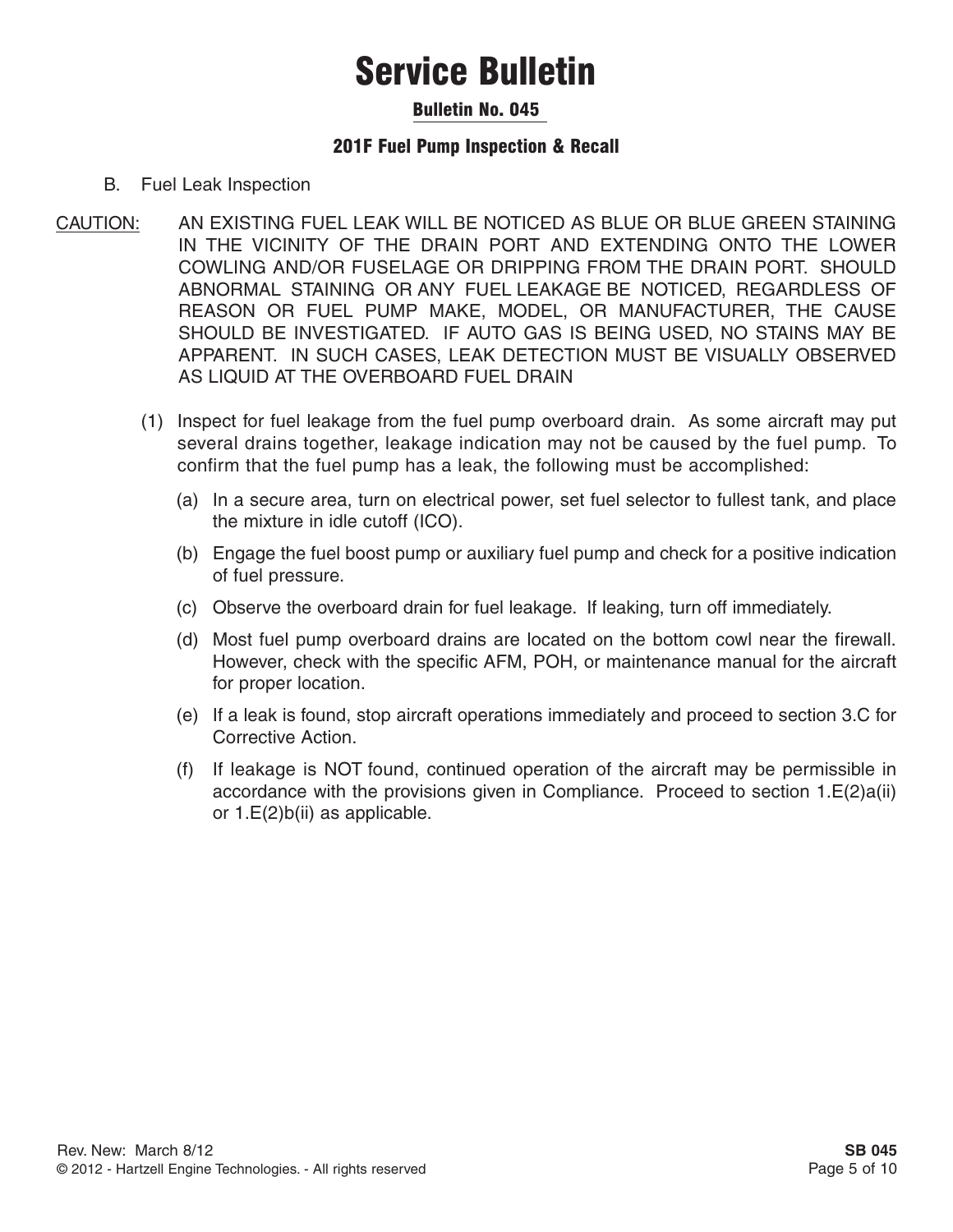#### Bulletin No. 045

#### 201F Fuel Pump Inspection & Recall

- CAUTION WHEN HANDLING FUEL, USE ALL PRECAUTIONS NECESSARY TO CONTAIN ANY SPILLED OR LEAKED FUEL AND LIMIT ACCESS TO ANYONE NOT ASSIGNED THE TASK OF THE TEST PROCEDURES HEREIN. DO NOT LOCATE THE AIRCRAFT BEING TESTED NEAR OPEN FLAME, HEAT SOURCES, ELECTRICAL SPARKS OR OTHER IGNITION SOURCES. FAILURE TO FOLLOW THESE PRECAUTIONS MAY CREATE AN UNSAFE CONDITION THAT MAY RESULT IN DEATH, SERIOUS BODILY INJURY, AND/OR SUBSTANTIAL PROPERTY DAMAGE.
	- C. Corrective Action:
		- (1) Remove fuel pump from aircraft in accordance with engine and airframe service instructions. Retain all engine or airframe supplied fittings from the fuel pump prior to return. **(HET cannot return fittings to the customer.)**
		- (2) Forward the affected fuel pump to the HET factory per the instructions contained in Appendix I - Commercial Assistance found at the end of this service bulletin.
			- (a) Upon receipt of the replacement pump, proceed to "Return to Service" 3.D.(1).
	- D. Return to Service
		- (1) Install the fuel pump on the aircraft engine as prescribed in the latest revision of the aircraft or engine maintenance manual or service instructions.
		- (2) Perform the recommended fuel pump functional tests in accordance with the appropriate aircraft maintenance manual, engine service instructions, and per operational test in the AFM or POH.
		- (3) Using the applicable aircraft and engine manufacturer's maintenance manuals of the latest revision, install any portion of the aircraft that was removed to gain access.
		- (4) The aircraft may be returned to service after making a logbook entry to indicate completion of this Service Bulletin as applicable:
			- (a) Inspection and noting the TIS limit for Terminating Action.
			- (b) Terminating Action by replacement of the applicable 201F fuel pump.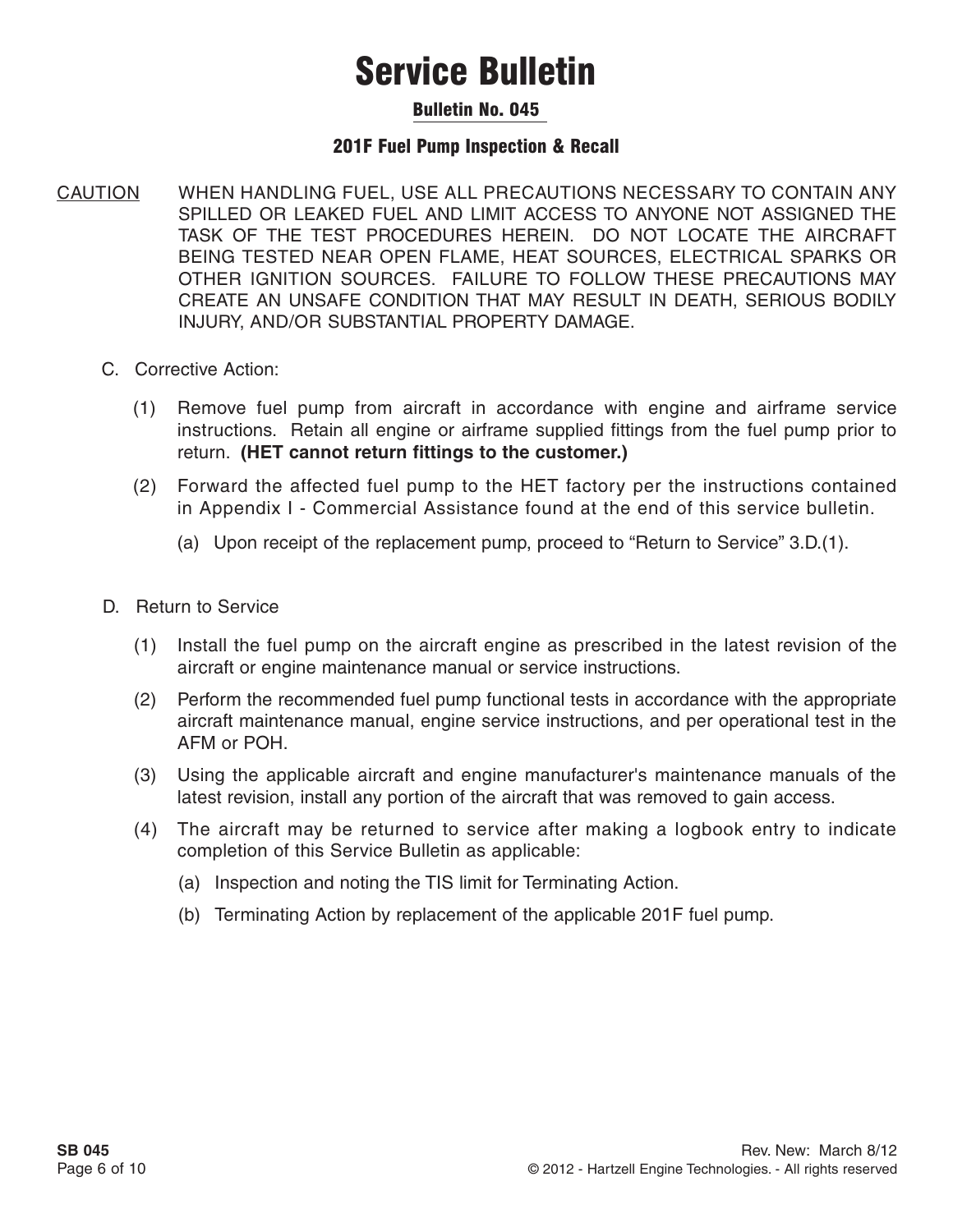#### Bulletin No. 045

#### 201F Fuel Pump Inspection & Recall

#### 4. Contact Information

- A. All communications regarding this Service Bulletin, must be placed either through Hartzell Engine Technologies Technical Support at (888) 461-6077 or via Fax (334) 386-5450. For the Warranty department, (334) 386-5441.
- B. Written communications must be placed through Hartzell Engine Technologies Technical Support, 2900 Selma Highway, Montgomery, AL 36108, USA.
- C. If E-mail communication is desired, go to our website:http://www.hartzellenginetech.com and select "contact" and follow the instructions.
- D. If returning the fuel pump for repair or replacement, return to:

Hartzell Engine Technologies LLC 2900 Selma Highway Montgomery, AL 36108, USA.

Attention: Warranty / SB 045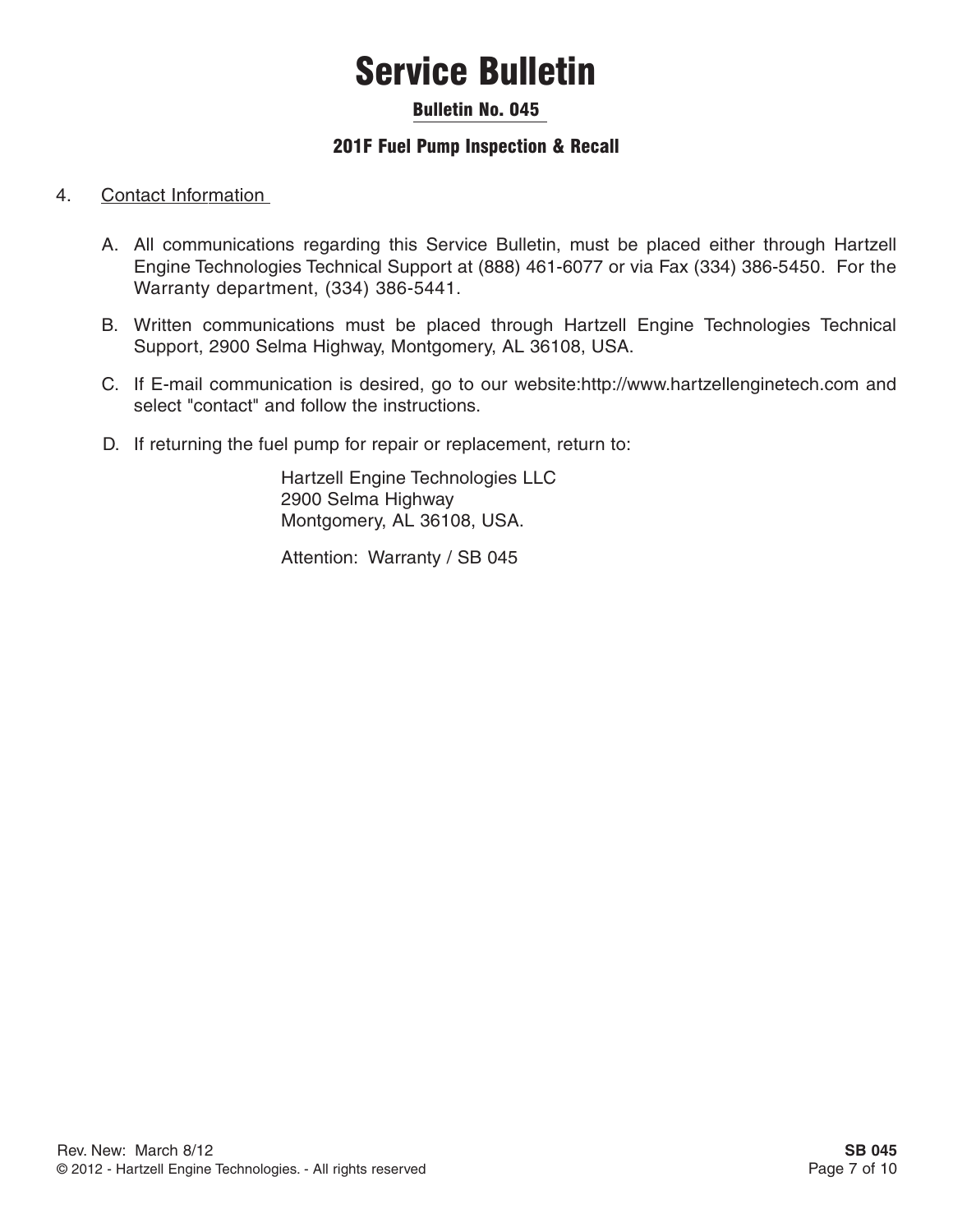#### Bulletin No. 045

#### 201F Fuel Pump Inspection & Recall

**Figure 1 - 201F Inlet / Outlet & Drains (Typical)**

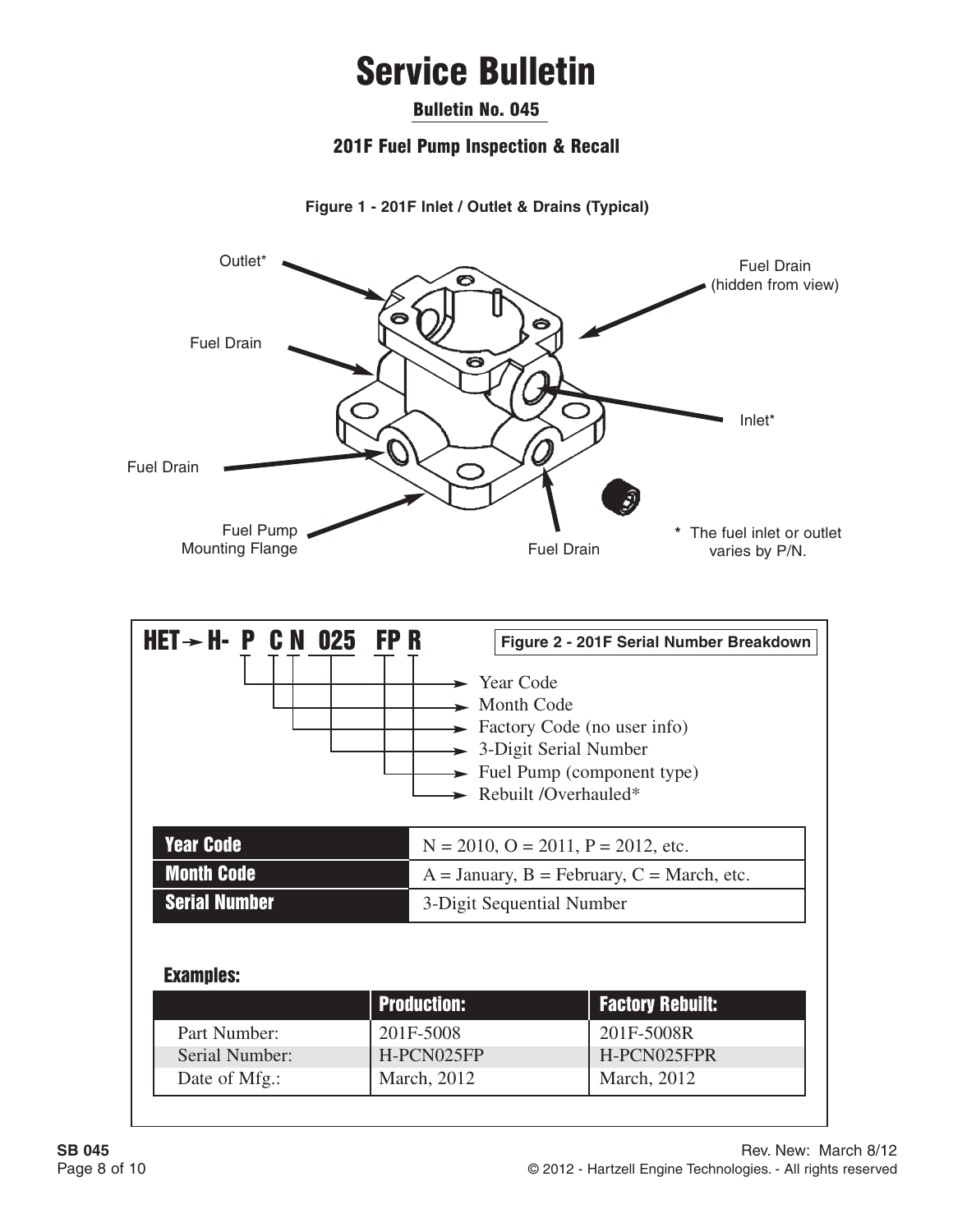### Bulletin No. 045

#### 201F Fuel Pump Inspection & Recall

#### **Table 1 - Cross Reference\***

| <b>Part Number</b><br><b>HET Fuel Pump</b> | <b>Part Number</b><br><b>Textron Lycoming</b><br>(Ref. Only) | <b>Lycoming Engine</b><br><b>Installation Eligibility</b>                                                                                                                                             |  |
|--------------------------------------------|--------------------------------------------------------------|-------------------------------------------------------------------------------------------------------------------------------------------------------------------------------------------------------|--|
| 201F-5001                                  | 62D26030                                                     | IO-540-G1B5; IO-540-GID5;<br>IO-540-J4A5; IO-540-R1A5;<br>IO-720-A1A; IO-720-A1B                                                                                                                      |  |
| 201F-5002                                  | 62D26031                                                     | IO-720-A1A; IO-720-A1B                                                                                                                                                                                |  |
| 201F-5003                                  | 62D26032                                                     | IO-540-G1C5; IO-540-K1A5;<br>IO-540-K1B5; IO-540-K1F5;<br>IO-320-C1A; IO-320-F1A                                                                                                                      |  |
| 201F-5004                                  | 62D26033                                                     | IO-360-A1B; TIO-360-A1B                                                                                                                                                                               |  |
| 201F-5005                                  | 62D26034                                                     | IO-540-A1A5; IO-540-G1B5;<br>IO-540-G1D5; IO-540-K1C5;<br>IO-540-K1D5; IO-540-K1F5;<br>IO-540-L1A5; IO-540-P1A5;<br>IO-360-B1D; TIO-540-A2B;<br>TIO-540-C1A; TIO-540-E1A;<br>TIO-540-G1A; TIO-540-H1A |  |
| 201F-5006                                  | 62D26035                                                     | IO-540-K1A5D; TIO-360-C1A6D;<br>LIO-320-C1A                                                                                                                                                           |  |
| 201F-5007                                  | 62D26036                                                     | IO-540-M2A5D; TIO-540-AA1AD;<br><b>TIO-540-AB1AD</b>                                                                                                                                                  |  |
| 201F-5008                                  | 62D26037                                                     | TIO-540-AF1A; TIO-540-AF1B                                                                                                                                                                            |  |

\* This Service Bulletin only addresses products for which HET holds FAA PMA approval. Your aircraft may have a similar HET or Kelly Aerospace manufactured product that has been installed under some other authority that may not be listed in this table.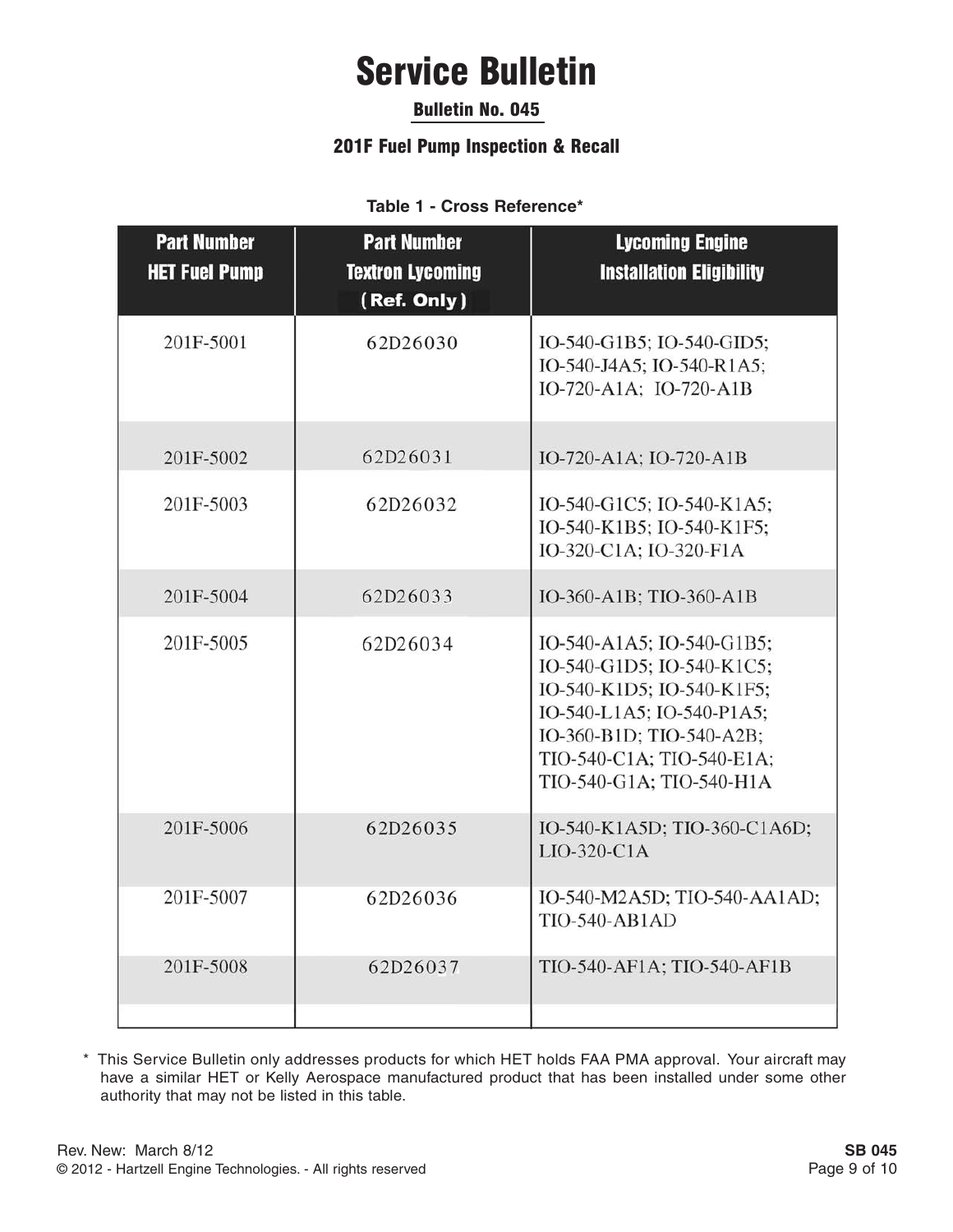Bulletin No. 045

201F Fuel Pump Inspection & Recall

**Intentionally Left Blank**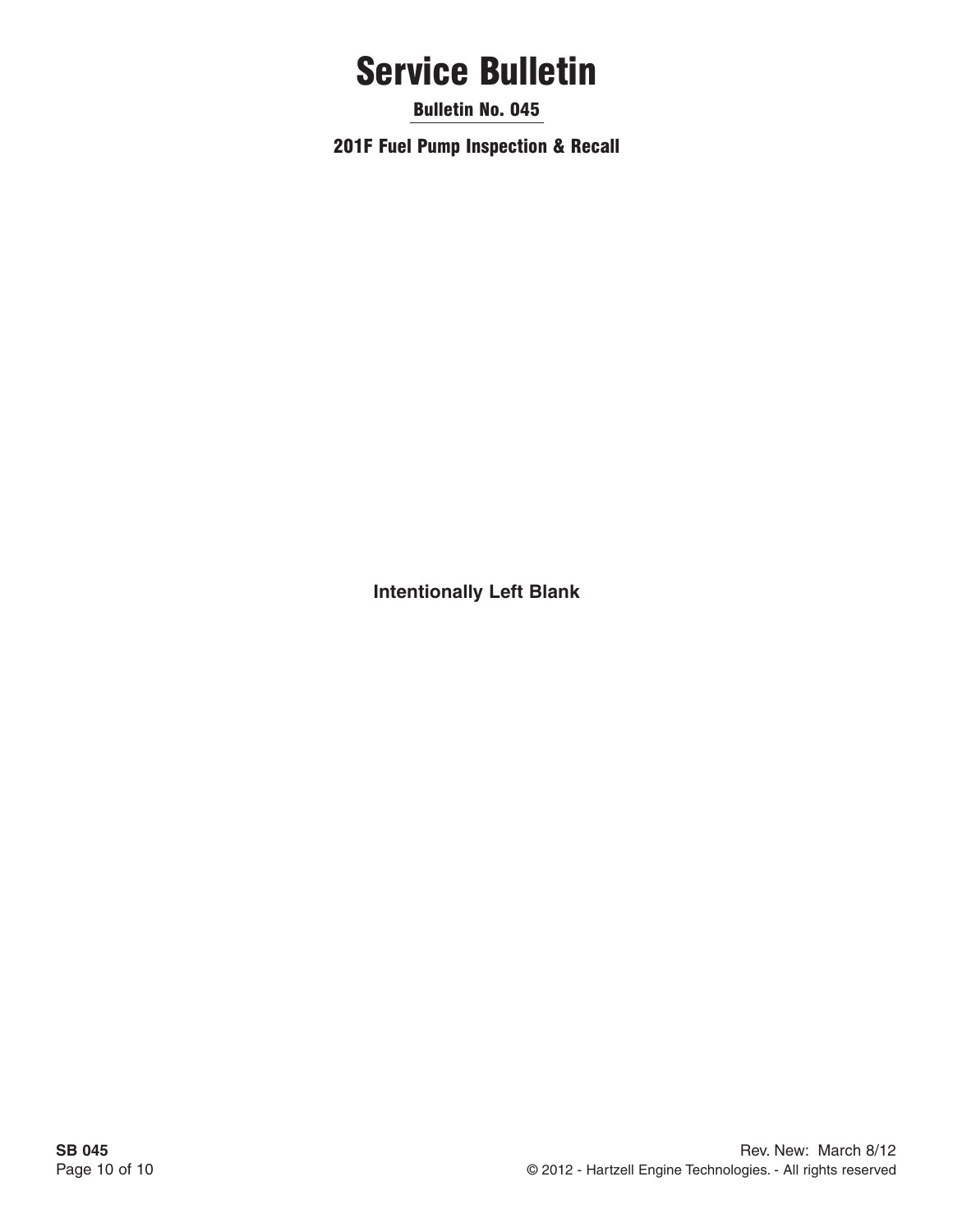#### APPENDIX I **COMMERCIAL ASSISTANCE:**

In addition to warranty coverage provided by the HET Limited Warranty, HET will provide additional commercial assistance to comply with SB 045 under the terms outlined in this Appendix.

**Commercial Assistance:** the following will be provided with the submission of a completed PPCR (Attachment A, Sections I and II only) along with copies of invoices showing breakdown of labor charges and log book entries. This will serve as a claim form when received by HET warranty department.

If the unit is not sent to HET for replacement, commercial assistance will NOT be available for SB 045.

**Identification**: Labor is negligible.

**Removal and Installation**: Up to two (2) hours labor (up to \$150 maximum) per engine. **(includes gaining access)** This assistance is for affected HET fuel pumps only, no assistance will allowed for others.

**Leak Test** Up to one (1) hour labor (up to \$75 maximum) per engine.

**(only)** This assistance is for affected HET fuel pumps only, no assistance will allowed for others.

**Within North America** for units sent to HET there will be no charge for this work and replacement unit will be returned shipping pre-paid by the same method as received.

**Outside North America** for units sent to HET there will be no charge for this work and replacement units will be returned shipping pre-paid, less any applicable duties, by the same method as received. Field repairs or overhauls are NOT acceptable in regard to this Service Bulletin, the affected pump must be returned. If more information is required, call +1 334 386 5441 or E-mail: warranty@hartzellenginetech.com

#### **WARRANTY STATEMENT:**

- A. The sole warranty for the actions within this Service Bulletin are contained in the HET Limited Warranty Policy issued with the purchase of each new or rebuilt 201F fuel pump (see terms and conditions therein).
- B. Commercial assistance may apply as stated in Appendix I. Attachment A of this Service Bulletin is required.
- C. Issuance of this Service Bulletin in no way constitutes an implied or expressed warranty of any kind.
- D. This publication does not imply or state any responsibility for the workmanship of any person or entity performing work or maintenance on the engine or aircraft fuel system.

#### **SHIPPING INFORMATION: (when returning to HET)**

The 201F fuel pump must be securely packed and packaged so no fluid will seep into the shipping container. A copy of "Attachment A" must have "Customer Information" and "Product or Component Information" sections filled out completely and be included inside the shipping container. The 201F fuel pump must be received assembled and undamaged to qualify for replacement. **Do not return pump with engine or airframe fittings as HET can not return them. The replacement pump will be shipped less fittings.** Address package to Hartzell Engine Technologies LLC, Warranty Department, 2900 Selma Highway, Montgomery, AL 36108, USA. Also mark "WARRANTY DEPT / SB 045" clearly on the outside of the shipping container. **HET will only pay for return shipping by the same method as received. (next day, ground, etc.)**

#### **CONTACT INFORMATION:**

All communications regarding this service bulletin, must be placed either through Hartzell Engine Technologies Technical Support at (888) 461-6077, or via Fax (334) 386-5450. For the Warranty department, (334) 386-5441. All telephone communications outside North America use +1 334 386 5441. Written communications must be placed through Hartzell Engine Technologies Technical Support, 2900 Selma Highway, Montgomery, AL 36108, USA.

If e-mail communication is desired, go to our website: http://www.HartzellEngineTech.com and select "contact"and follow the instructions.